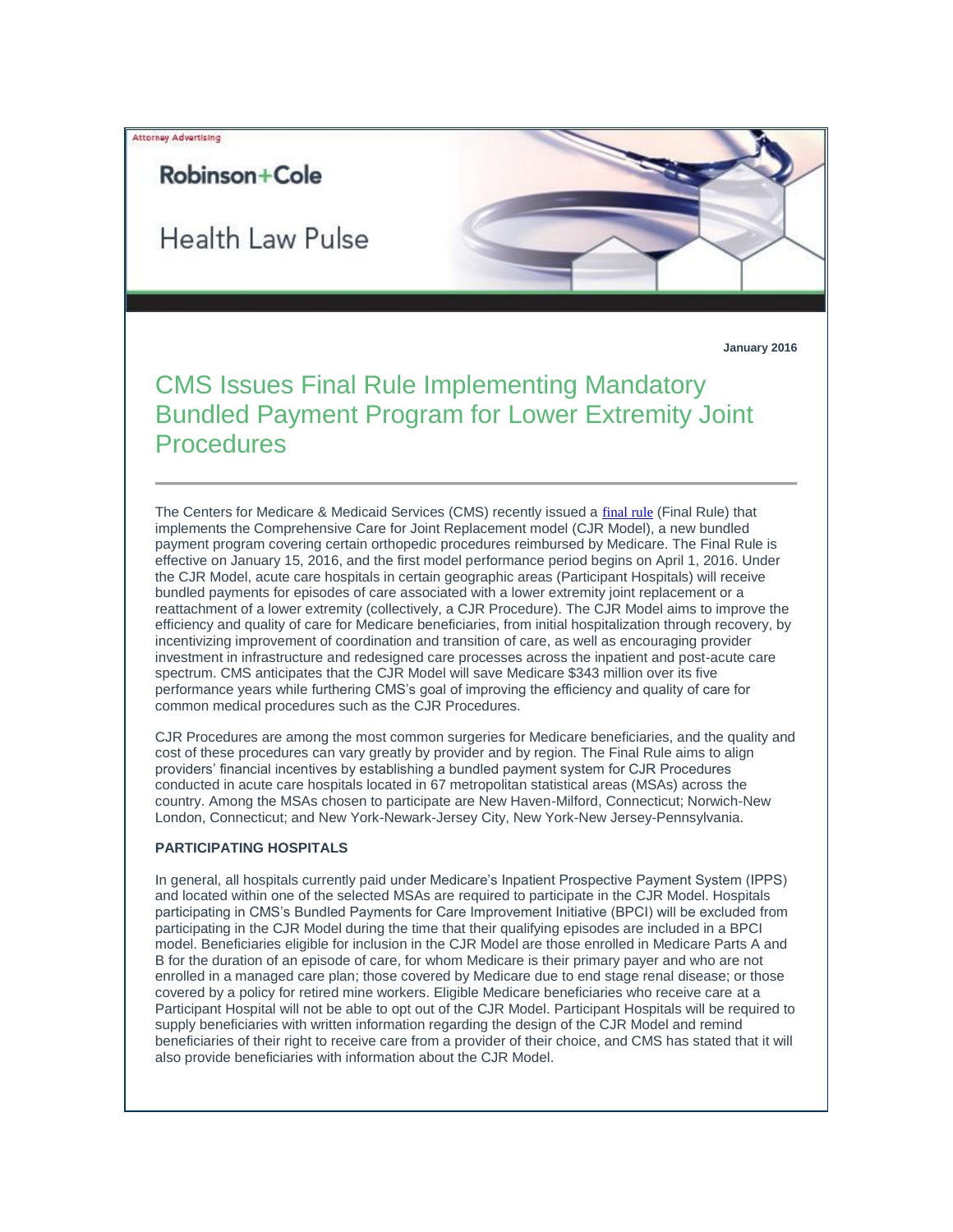#### **EPISODES OF CARE**

The CJR Model holds Participant Hospitals financially accountable for the quality and cost of a beneficiary's entire episode of care arising from a CJR Procedure. An "episode" under the CJR Model begins with admission of an eligible beneficiary to a Participant Hospital for a procedure that upon discharge is reimbursed under the IPPS through MS-DRG 469 (Major joint replacement or reattachment of lower extremity with major complications or comorbidities) or MS-DRG 470 (Major joint replacement or reattachment of lower extremity without major complications or comorbidities). An episode ends 90 days after the date of discharge from the Participant Hospital following the CJR Procedure and includes the CJR Procedure, inpatient stay, and related care provided during that 90 day period covered under Medicare Parts A and B, including hospital care, post-acute care, and physician services, with certain exclusions for chronic and acute clinical conditions not affected by, or arising from, the CJR Procedure. CMS intentionally defines "episode of care" broadly under the CJR Model to incentivize comprehensive care for beneficiaries following a CJR Procedure. CMS will publish a list of items or services excluded from the CJR Model on its website annually or more frequently as determined by CMS.

#### **TEST PERIOD**

The CJR Model will be tested during five performance years. The first performance year will begin on April 1, 2016, and end on December 31, 2016, and subsequent performance years will take place during calendar years 2017, 2018, 2019, and 2020 respectively. During each performance year, Participant Hospitals will be given separate episode target prices for MS-DRGs 469 and 470, which will represent regional target prices applicable to all Participant Hospitals within an MSA. Each target price will be calculated using historical CJR episode payments and will be risk stratified for each MS-DRG– anchored episode, based on a beneficiary's hip fracture status. CMS will update episode target prices at least twice per year to reflect Medicare payment updates.

#### **TWO-SIDED RISK MODEL**

The Final Rule phases in a two-sided risk model to help Participant Hospitals prepare to assume the financial risk associated with the CJR Model. Participant Hospitals will initially be paid for episode services according to Medicare's Fee-For-ervice payment system. At the end of a performance year, the Medicare payments for services related to all of a Participant Hospital's episodes of care will be combined to calculate the total amount of actual episode payments. CMS will then reconcile a Participant Hospital's total amount of episode payments against the hospital's total episode target amounts for the performance year and apply certain adjustments to derive a net payment reconciliation amount (NPRA). If a Participant Hospital has a positive NPRA, it will receive a reconciliation payment from Medicare (as long as the hospital also receives a qualifying composite quality score from CMS for the applicable performance year). Starting in performance year two, if a Participant Hospital has a negative NPRA, the hospital will be required to make a repayment. CMS will apply escalating stop-loss and stop-gain limits during successive performance years to the NPRA calculation process to facilitate Participant Hospitals' mandatory transition into the CJR Model.

#### **SHARING ARRANGEMENTS**

The Final Rule contemplates alignment of financial incentives between Participant Hospitals and other providers involved in a joint replacement episode of care by allowing Participant Hospitals to enter into sharing arrangements with key providers and suppliers that incentivize engagement of the parties providing care to beneficiaries during an episode. Sharing arrangements must be entered into before care is furnished to CJR beneficiaries under the arrangement and include quality criteria as well as meet other regulatory requirements described in the Final Rule.

#### **FRAUD AND ABUSE WAIVERS**

Concurrent with the release of the Final Rule, CMS and the Office of Inspector General jointly issued a [notice](http://t2806904.omkt.co/track.aspx?id=402|2AD478|6F10|54A3|EDF|0|18F4|1|3EFF8A5B&destination=https%3a%2f%2fwww.cms.gov%2fMedicare%2fFraud-and-Abuse%2fPhysicianSelfReferral%2fDownloads%2f2015-CJR-Model-Waivers.pdf&dchk=48EDF122) (Notice) of three fraud and abuse waivers for purposes of testing the CJR Model. Under the first waiver, the physician self-referral law (Stark law) and the federal Anti-Kickback Statute (AKS) are waived for the distribution of gainsharing payments and alignment payments under sharing